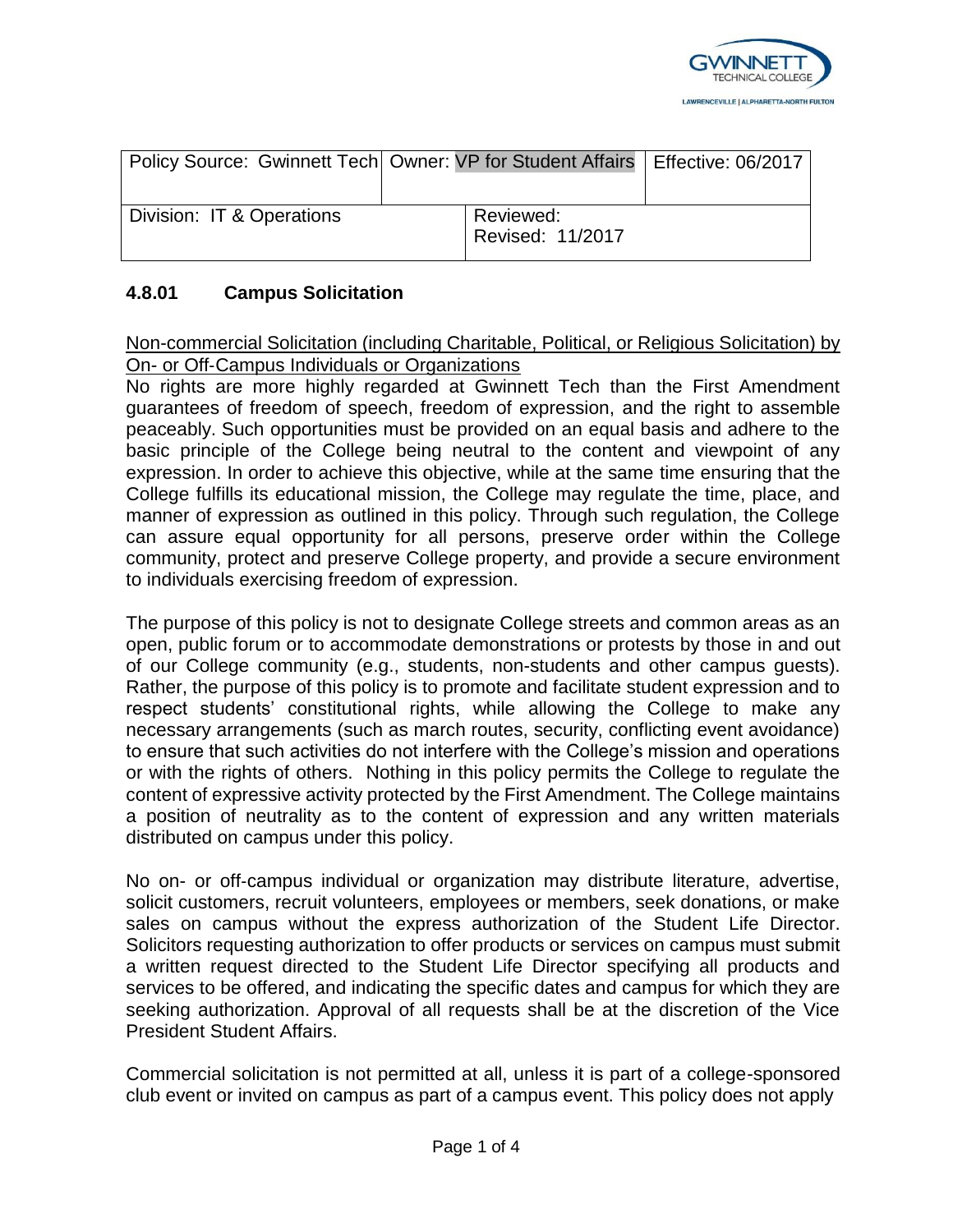

to individuals or organizations who are invited to campus by authorized Gwinnett Tech administrative personnel as part of an approved College activity or event.

Gwinnett Tech reserves the right to refuse access to the campus if the activity creates a safety hazard, is disruptive to normal business operations, or otherwise fails to comply with the requirements of this policy.

## **Solicitor Guidelines**

All Solicitors who wish to be authorized to offer services or products must be approved by and registered through the Student Life Office. Gwinnett Tech does not endorse, nor does it recommend any of the services offered by any Solicitor. *A Solicitor will be allowed on Gwinnett Tech campus property once a month and no more than six times per year. There is access to three designated outdoor spaces from 11:30 am to 1:30 pm and 4:30 pm to 6:30 pm (the paved area in the back of Gwinnett Campus Building 100, the paved area in front of Gwinnett Campus Building 700, the paved area in front of the main building on the Alpharetta North Fulton*  **Campus).** The number of Solicitors allowed on campus at any one time may be limited to prevent disruption of the activities of the College. Solicitor applications will be approved on a first come, first served basis. As set forth in its catalog and student handbook, Gwinnett Tech does not discriminate on the basis of race, color, creed, national or ethnic origin, gender, religion, disability, age, political affiliation or belief, veteran status, or citizenship status (except in those special circumstances permitted or mandated by law).

A request may be denied if the Public Safety Office determines that the proposed event will constitute a clear and present danger to the College's orderly operation by the group through their advocacy of one or more of the following:

- 1. Provoking individuals to engage in immediate violence, including, but not limited to, the violent overthrow of the Government of the United States, the State of Georgia, or any political sub-division thereof.
- 2. The willful seizure, damage, or destruction of the College's buildings or other property.
- 3. The forcible disruption, impairment, or interference with the College's regular schedule of classes or other educational functions.
- 4. The physical harm, coercion, harassment, intimidation, or other invasion of lawful rights of the College's officials, faculty members, staff, students, or campus guests.
- 5. Other campus disorder of a disruptive violent nature.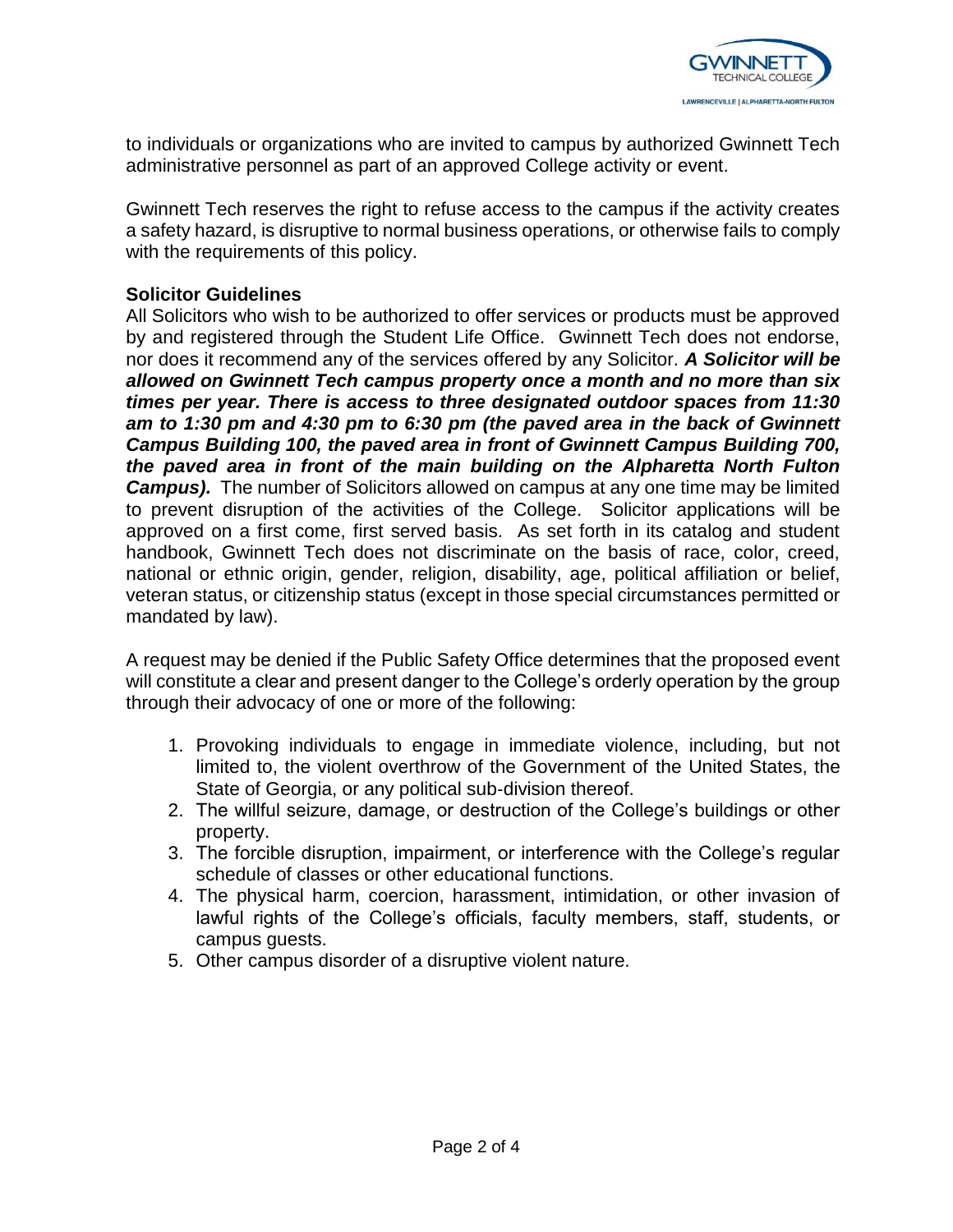

Additionally, a request may be denied and/or a Solicitor/organization may be requested to leave the campus to prevent and/or alleviate disruptive activity, blockage of doorways, obstruction of vehicular or pedestrian traffic around campus; excessive noise that interferes with classroom, business or other College activities; interference with the normal functions and processes of the College or the rights of others to effectively use College facilities and property; or to prevent imminent threat of physical violence or destruction of College property.

To ensure appropriate consistency, standards, and compliance with relevant college policies and procedures, guidelines for placing posters or flyers on campus are necessary. The college defines "poster" or "flyer" as any form of print publicly displayed in a public area with no regard for size, shape or content. Distribution of information via flyer or poster must adhere to the following guidelines:

- The Director of Student Life must approve and stamp all posters/flyers PRIOR to posting them on campus; approval is not guaranteed.
- All posters/flyers must be in good taste and in line with the student code of conduct; the material may not serve as an obstruction to learning or otherwise disrupt the college environment.
- Posters/flyers must be size  $8\frac{1}{2} \times 11$  or smaller and only be attached with scotch tape or regular masking tape.
- Posters and flyers, once approved, may be posted ONLY in the defined areas that include:
	- o Lawrenceville Campus:
		- board vending area, 600 hall, building 100
		- board on wall behind the microwave, cafeteria, building 100
		- board in the student lounge in building 200
		- board in the student lounge in building 200
	- o Alpharetta-North Fulton Campus:
		- **second floor, student areally**
- Only ONE poster/flyer may be put in each location; may not be posted on top of another poster or flyer in that location
- The posting organization, department or individual is responsible for posting all flyers/posters no earlier than 30 days prior to the event and removing all posters and flyers within 24 hours after conclusion of the event
- GTC sanctioned club event posters/flyers will adhere to the student organization guidelines (see club advisor).